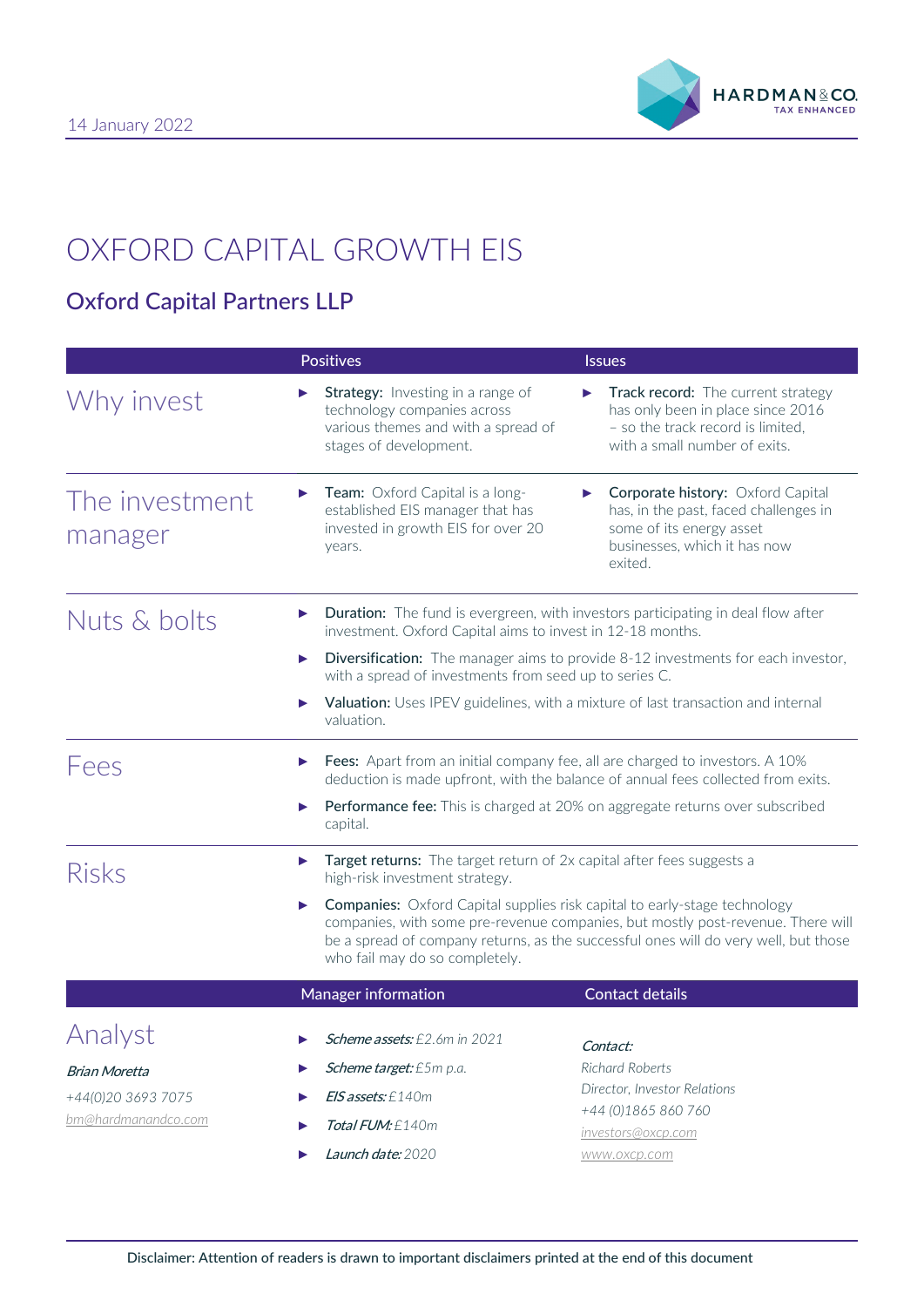# Table of contents

# <span id="page-1-0"></span>Important Notice to Readers

This report has been commissioned by our Client, Oxford Capital, and is provided for informational purposes only. The contents should not be interpreted, in any respect, as offering investment advice nor be viewed as a substitute for readers' own due diligence.

Our Client has confirmed that, to the best of their knowledge, this report contains factually correct information at the time of publication and that the content is not misleadingly presented. Potential investors should seek updated information prior to any financial commitment, and acknowledge that future outcomes may differ materially from current expectations.

Investing in early stage growth companies is a high risk activity. Access to liquidity may be totally or highly restricted. Investors should seek appropriate professional advice before deciding whether to make a financial commitment.

For further information relating to the Client's activities, please contact management directly.

The attention of readers is drawn to important disclaimers printed at the end of this document.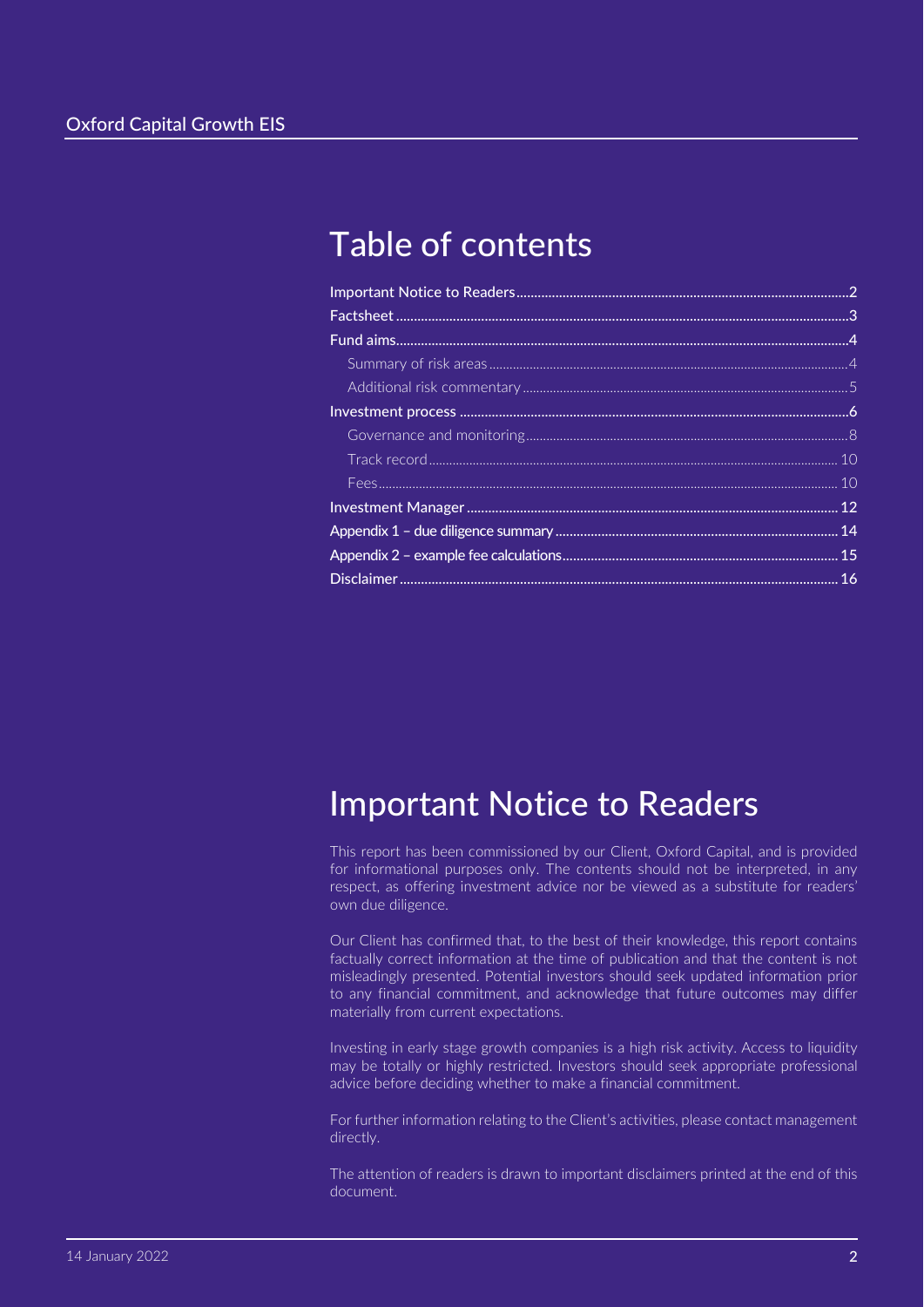

# <span id="page-2-0"></span>Factsheet

| <b>Oxford Capital Growth EIS</b>                                                             |                                                                      |                                                                                                   |  |
|----------------------------------------------------------------------------------------------|----------------------------------------------------------------------|---------------------------------------------------------------------------------------------------|--|
| Product name<br>Investment manager<br>Investment adviser<br>Tax eligibility<br>Target return |                                                                      | Oxford Capital Growth EIS<br>Oxford Capital Partners LLP<br>n/a<br><b>FIS</b><br>2x after fees    |  |
| Target income<br>Type of product<br>Term<br>Sectors<br>Diversification:                      |                                                                      | None<br>Alternative Investment Fund<br>Evergreen<br>Technology                                    |  |
| Number of companies<br>(Expected) Gini coefficient                                           |                                                                      | $8 - 12$<br>c.0.10                                                                                |  |
| Fees                                                                                         | Amount                                                               | Paid by                                                                                           |  |
| Initial fees:                                                                                |                                                                      |                                                                                                   |  |
| Initial fee<br>Dealing fee                                                                   | 2.5% (excl. VAT)<br>0.20%                                            | Investor<br>Investor                                                                              |  |
| Company transaction charge                                                                   | Up to 3%                                                             | Investee company - see<br>Fees                                                                    |  |
| <b>EIS3 Certificates</b><br>Annual fees:                                                     | £15 each                                                             | Investor                                                                                          |  |
| Annual management charge<br>Custody charge<br>Other charges                                  | 2.0% (plus VAT)<br>£80<br>of all subscriptions                       | Investor - see Fees section<br>Investor<br>Capped at £25,000 or 0.2% Investors - see Fees section |  |
| Exit fees:                                                                                   |                                                                      |                                                                                                   |  |
| Performance fee                                                                              | 20%                                                                  | Investor - aggregate<br>proceeds over net<br>subscription                                         |  |
| Dealing fee                                                                                  | 0.30%                                                                | Investor                                                                                          |  |
| Advisor fee facilitation<br>Advisor fee amounts<br><b>HMRC Approved</b>                      |                                                                      | Yes<br>As agreed with investor<br>Nο                                                              |  |
| Advance Assurance<br>Reporting                                                               | Yes, for each investment<br>Six-monthly, with investor portal access |                                                                                                   |  |
| Minimum investment<br>Current funds raised                                                   | £25,000<br>£125m                                                     |                                                                                                   |  |
| Fundraising target<br>Closing date(s)                                                        |                                                                      | £5m p.a.<br>Evergreen                                                                             |  |
| Expected exit method                                                                         |                                                                      | Mostly trade sale<br>Source: Oxford Capital Hardman S. Co Recearch                                |  |

*Source: Oxford Capital, Hardman & Co Research*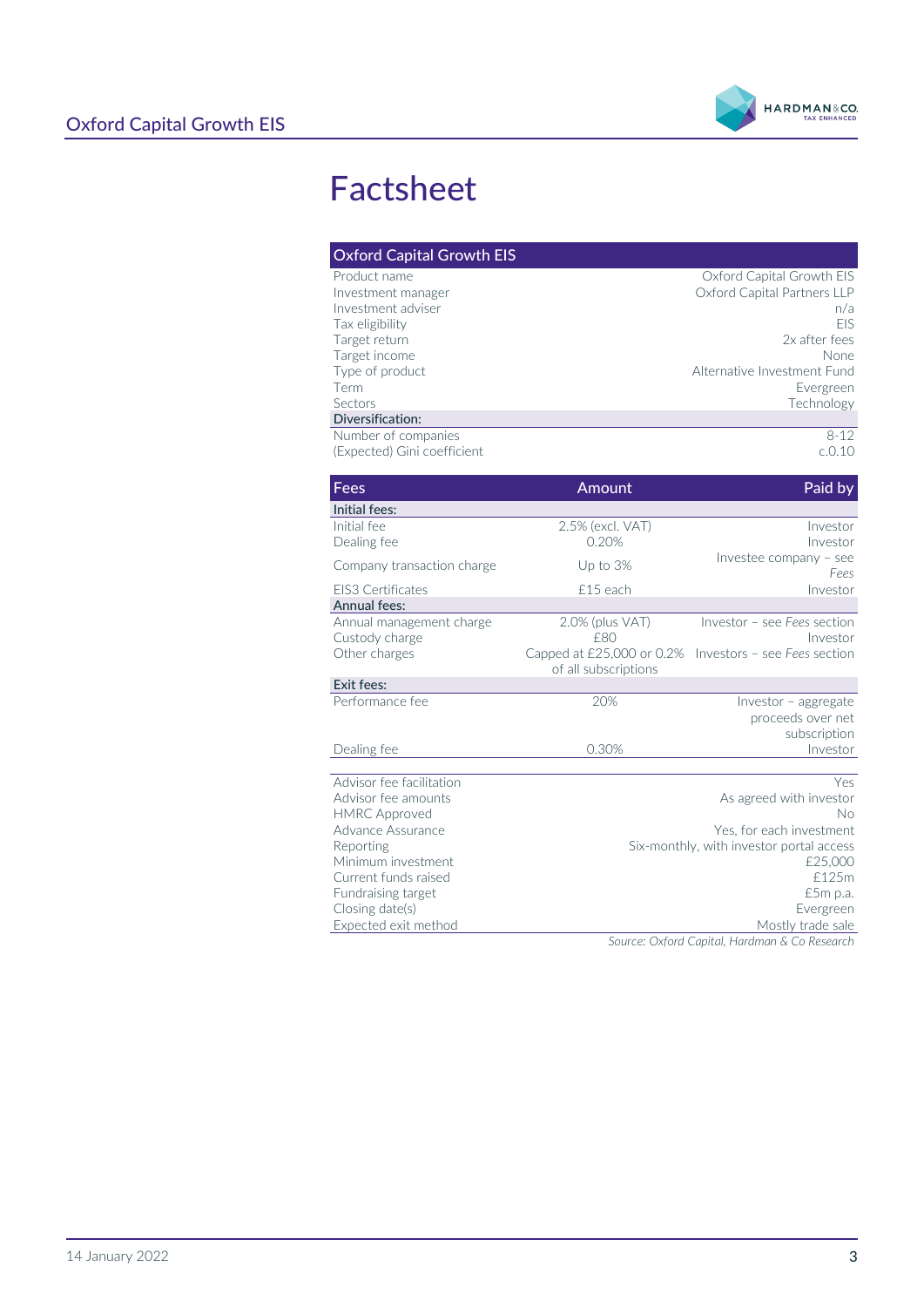

# <span id="page-3-0"></span>Fund aims

The Oxford Capital Growth EIS is an Alternative Investment Fund, which will provide a portfolio of early-stage technology investments. The target is a 2x return after fees. Returns will be focused on capital gains, and investors are unlikely to receive any dividends. The fund is evergreen.

# <span id="page-3-1"></span>Summary of risk areas

Note: *There are generic risks from investing in EIS or unquoted companies, in addition to the specific ones commented on below. Comments on relative risk refer to other EIS investments and not to wider investments.*

## Investments

### *Portfolio risk*

Each investment will be providing risk capital to an unquoted early-stage technology company. Oxford Capital aims to have 8-12 companies in each tranche, with new seed investments typically getting smaller weights than those receiving follow-ons. Some sector diversification should be expected, although stock-specific risk should dominate market or sector risk.

The target of 2x capital suggests high risk, and seems appropriate for the strategy.

### *Sourcing and external oversight*

As a longstanding manager in this area, Oxford Capital has established sources of deal flow. It highlights its strength in Oxford, but does source across the country. Two thirds of investments will be follow-ons to existing investments. Having made just under one investment per month for 15 years, we have confidence in its ability to source the required number of investments.

Of the Investment Committee members, one is a non-executive Director. Decisions have to be unanimous.

### *Ongoing support and monitoring*

Oxford Capital has a clear support philosophy, looking to leverage a board position on the initial investment in a company as the point of maximum influence. Involvement does reduce over time, but information, and often observer, rights are always retained. The manager is clear about three areas in which it can support investments. These include ESG, with Oxford Capital's policy going beyond the usual compliance.

### *Exits*

With a short track record, Oxford Capital's expectations for exits are in line with industry norms, and trade sales are expected to dominate. It guides that exits should take five to seven years, although the earlier-stage investments may go beyond this timescale.

## Manager

### *Team*

There a nine people involved in the investment team, although not all of these have a full-time commitment. The team has a lot of experience of managing venture capital. The team seems adequate for the current scale of operations, although there may be additions in the future.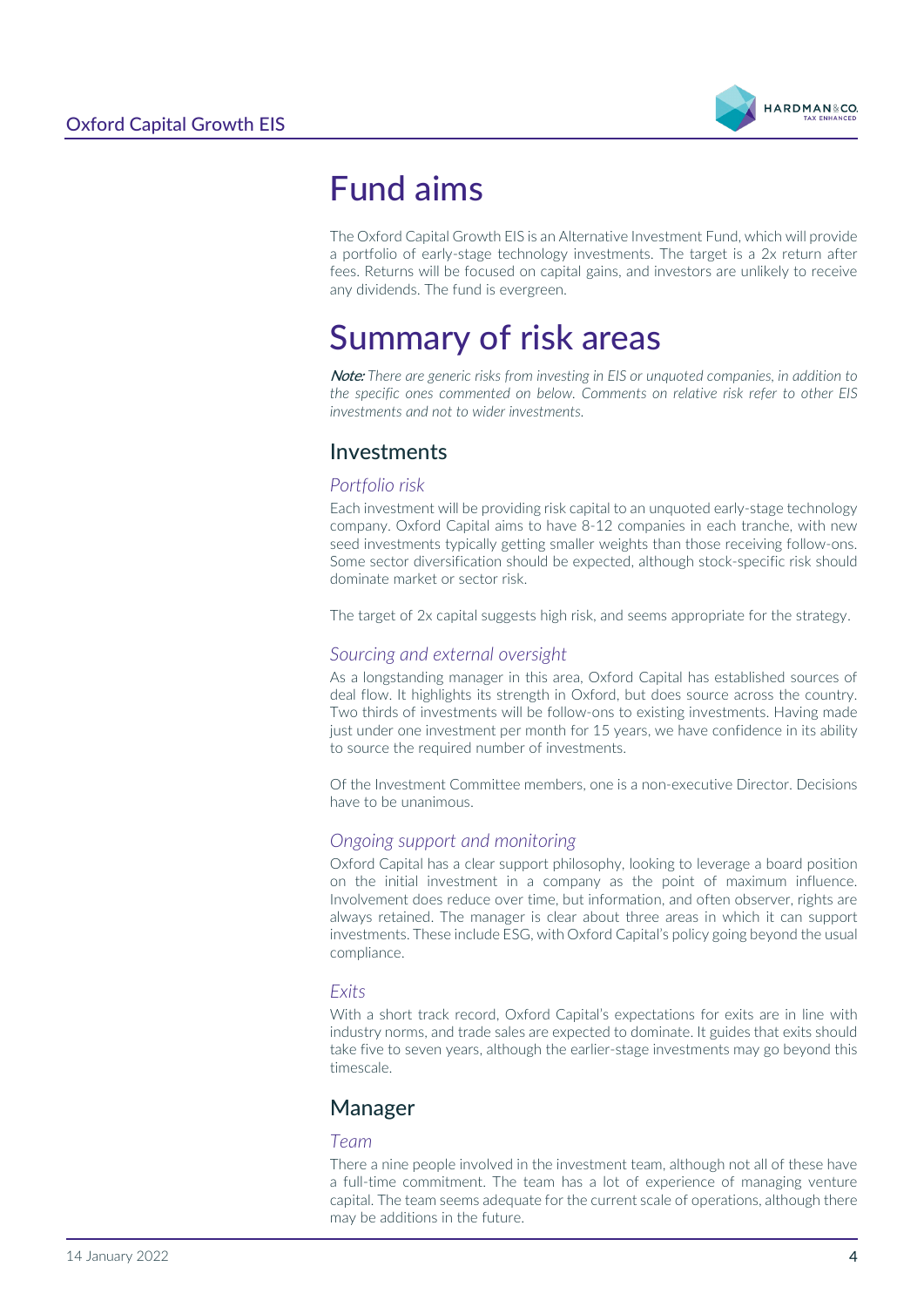

## *Track record*

Oxford Capital changed it investment strategy in 2016, and it feels that the change makes the previous track record less relevant (and we have not been supplied with that data). The track record of the asset-backed strategies is also less relevant, as those operations have been exited. Hardman & Co has been supplied with details of investments from 2016 as of October 2021. In that period, Oxford Capital deployed £35.6m over 54 investments into 25 companies. While the successful exits produced a 1.8x multiple, across all the exits, the aggregate loss was 27%. The remaining portfolio is showing aggregate unrealised gains of 143%.

# Regulation

### *Product*

Advance Assurance is sought for each investment.

#### *Manager*

The manager of the Fund is Oxford Capital Partners LLP. It is FCA-registered (number 565716), with fund management permissions. Submissions to Companies House appear to be up to date.

# <span id="page-4-0"></span>Additional risk commentary

Although Oxford Capital is one of the longest-standing managers in the EIS sector, it has seen substantial changes in recent years. Challenges in its asset-backed investment business caused it to close all strategies to new fundraising from June 2019 to January 2021. However, it continued to make investments, and supported the growth portfolio.

For fullness of understanding, Oxford Capital historically faced substantial challenges in managing difficulties in its asset-backed investments. It no longer has any involvement in that area, and all of the asset-backed team has left the company. Management, who took it through that period, believes it has put the issues from that time behind it.

The Growth EIS presents a well-defined proposition, with a clear outline of the types of companies to which investors will get exposure. Oxford Capital's established sourcing seems to be effective in finding these companies. Although the current strategy has only been in place since 2016, there is promise in the performance to date.

The construction of the portfolio is distinctive. The number of investments per portfolio is typical for EIS funds, with the limited diversification this implies. Nevertheless, the spreading across different stages of development will be attractive to many investors, as will the philosophy of adding larger positions in companies that are already performing well.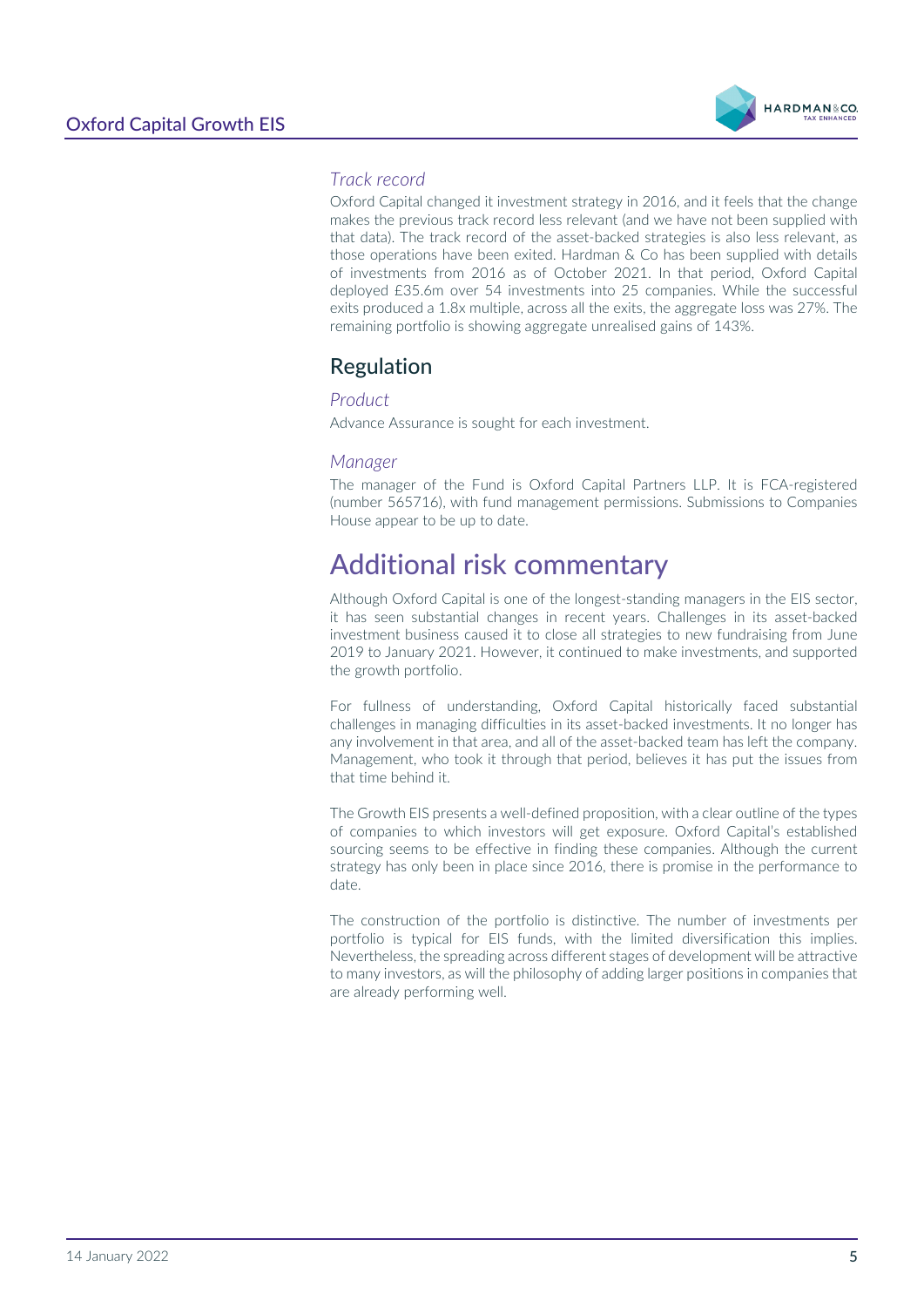

# <span id="page-5-0"></span>Investment process

# Deeper dig into process

The fund will be investing in technology investments across several stages of developments. Oxford Capital segments the types of companies that is it seeking in three ways.

Fundamentally, the manager is interested in two different types of companies:

- Early-growth companies, typically with an early-stage product that may be close to product/market fit or has just reached it. Usually, the funding will be to help the companies to scale up. These tend to be B2C companies, although this is something that happens in practice, rather than a deliberate strategy.
- High-potential companies, which tend to be more IP-led. Usually, these will be looking to disrupt large markets or create new ones. Oxford Capital may make its first investment before the company has market traction. The thesis for these investments typically has IP leading the value, with exits likely to be triggered by a desire to acquire the IP.

Within technology as a whole, Oxford Capital has a preference for specific sectors, which it describes as vertical themes. There are areas in which it feels the UK has an established infrastructure and a competitive advantage, and where the manager feels it can access good deal flow.

Currently, these are fintech, digital health, future of retail, future of mobility, future of work and future of food. These are not fixed, and evolve over time. Future of food is a recent addition, but an area where the team sees potential for new investments.



*Source: Hardman & Co Research*

The above chart gives the sector exposure of recent investments in the growth EIS. While the sectors do not quite correspond to the current list, the chart does show how the manager's thinking has evolved. More importantly, it shows that investors can expect to get some sector diversification across their portfolio.

Across these vertical themes, Oxford Capital has horizontal themes that it looks for. These could be business models or technology areas. The current themes are digital marketplaces, artificial intelligence & machine learning and B2B SaaS. All are wellestablished, and are popular areas among EIS managers.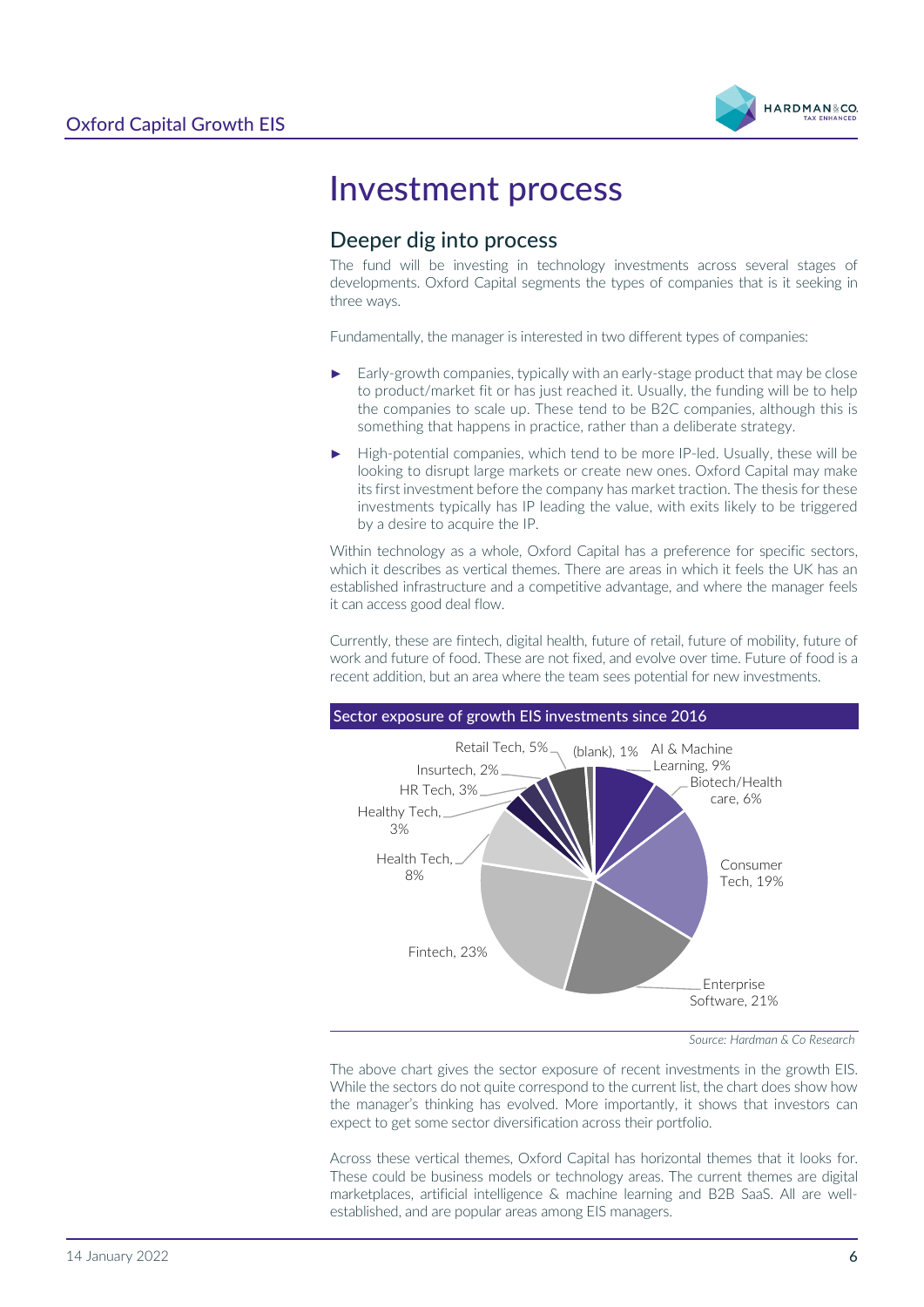

The strategy is one of participating in several investment rounds as confidence grows in its investments. This means that investors will likely get exposure to several of the companies that are in the existing portfolio.

Overall, we find that Oxford Capital gives a clear exposition of the types of companies in which it is looking to invest. This should set clear expectations for investors.

# Sourcing deals

As a longstanding EIS manager, Oxford Capital has a well-established network for sourcing new deals. This includes founders of its investee companies, nonexecutives and accelerator programmes. It also gets referrals from other investors, mostly those with whom it has co-invested.

It also gets its share of cold approaches, but, like most managers, these tend to be lower-quality. The team is also proactive about searching for opportunities.

Given its base in Oxford, it sits firmly within the local cluster there, which is an area of particular strength for sourcing. It highlights the deal flow from Oxford University, while noting that it is more interested in slightly different areas from other spinout investors. However, it also has an office in London, and it is not a regional investor. Its overall profile matches that of the industry, with an estimated 60% of deal flow from London and the South East, and 40% from the regions.

It estimates that it sees roughly 1,000 potential transactions a year. The target is for investor portfolios to contain 8-12 investments, although around a third of those will be companies new to Oxford Capital, with the balance being follow-ons. With it averaging almost a transaction a month for a number of years, there seems to be adequate deal flow to fulfil investors' expectations.

# Decision-making

In broad terms, Oxford Capital's decision-making process is similar to that of most mainstream EIS managers, although there are a couple of areas worth highlighting, in particular the usage of team meetings.

All the potential deals go through an initial screening at a weekly meeting, with rejections based on straightforward criteria. The most common reasons are not fitting the mandate, being in the wrong areas, the stage being too late or the valuation being wrong.

Roughly a third of candidates progress to an initial meeting with a member of the team. Around half of these get more work done on them by one or two members of the team. The emphasis at this stage is on the opportunity and what the funding need is. Allowance is also made for portfolio balance, with the aim of making sure there is good diversification.

This is followed by the initial team meeting, which is seen as the key stage in the process. This is a two-hour meeting, with a presentation on the company, information on its market, with all the available data, and with discussion of its team, business model, strategy and stage of development.

After this, the process becomes more formalised, with 30-50 companies going further. A person is assigned to the company; this person will take it through to execution or rejection. A full proposal now goes to the Investment Committee. Hardman & Co has seen a sample, which seems to cover all relevant areas, and is also well-presented. This includes an outline of the metrics Oxford Capital expects to track.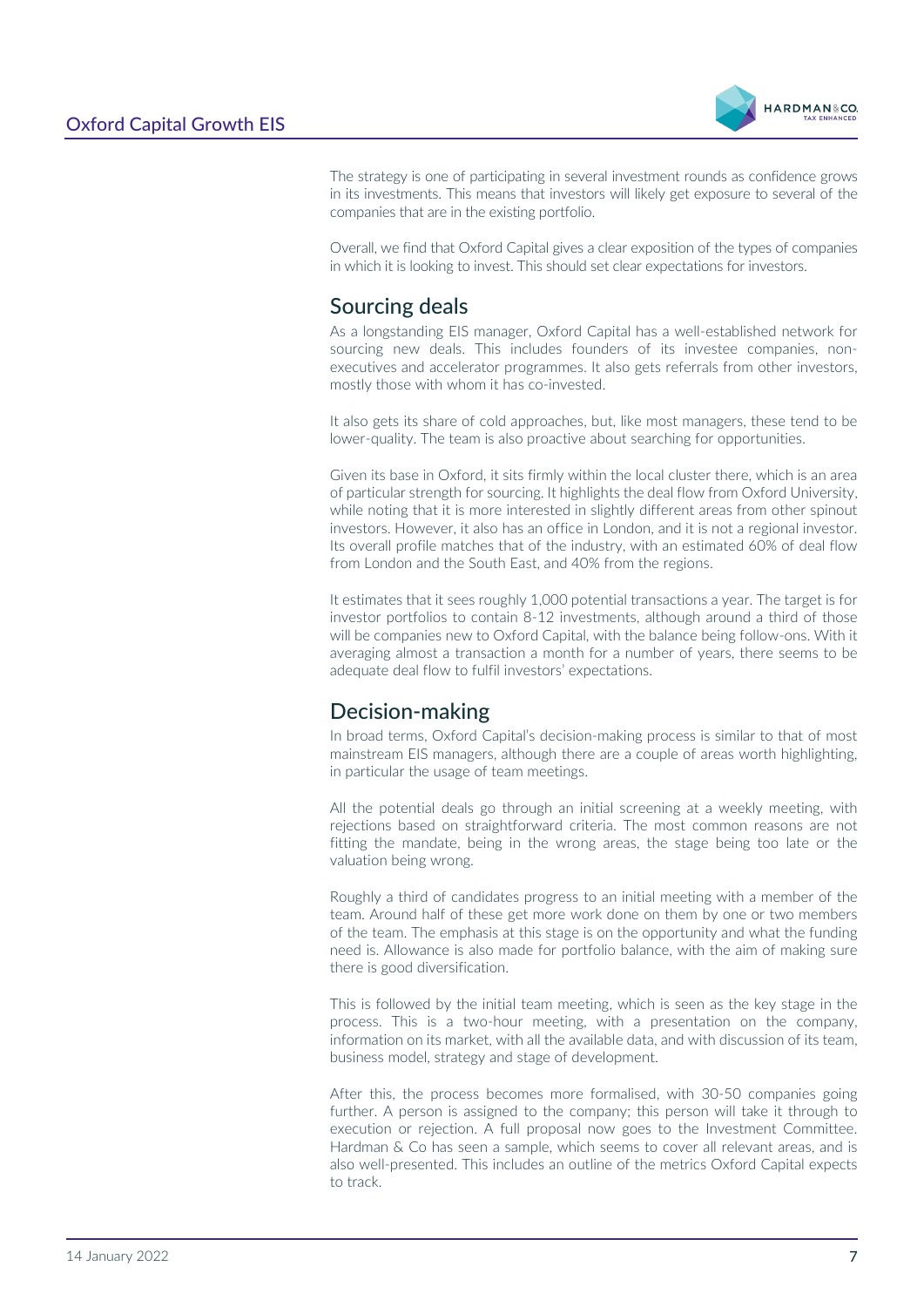

This takes the form of another long meeting, typically 1.5-2 hours, and usually leads to a request for more information, or highlights areas that need more research. Once the information is obtained, a second Investment Committee meeting is held. The decision needs to be unanimous, including the independent, non-executive member.

This is followed by standard due diligence, mostly legal and compliance, before final approval and completion.

Follow-ons use the same process, from the initial team meeting onwards. In practice, much of the diligence is shortened by the experience since the previous investment(s). Oxford Capital wants to follow on when confidence is increased and there is evidence of progress in the investee company.

For later rounds, Oxford Capital will usually only participate in the round if there are new external shareholders who are setting the pricing. This contrasts with seed investments, where Oxford Capital is usually leading the round as the first institutional investor. There is a desire to broaden the shareholder base of investments over time.

#### *Investments and portfolio*

Oxford Capital is deliberately aiming to give investors a spread across different stages of companies. Companies that are new to Oxford Capital are almost always what is calls "late-seed", with rounds typically of £0.5m, although it will do rounds from £200k upwards. Follow-ons are almost exclusively into existing seed investments, and are typically series A, B or C. Typically, later investors are institutional, which can mean that EIS capacity is still available in later rounds. It sees its sweet spot as £0.5m-£1.5m investments, although it did recently invest £8m in a round.

Investors should expect their portfolio of 8-12 companies to contain 3-5 seed companies, each at a 5% weight. Later-stage companies will typically be higherweighted, reflecting their lower risk and larger rounds. Around half of the investments will have a weight of c.10% – these are often the first or second followon round. There will also be a couple of later-stage, series B/C investments at a c.15% weight. Given that the majority of the portfolio will be follow-ons, serial investors into this fund should be aware that this may not improve their diversification by as much as investing in another fund.

Oxford Capital also operates a co-investor circle for high-net worth investors who wish to invest directly in some deals. The fund has priority in any allocations – so the circle can only invest if there is capacity in the deal above the fund's ability to invest. The circle also sometimes take up pre-emption rights from the fund when rounds are no longer EIS-eligible.

#### *Exits*

Most exits are expected to follow market norms and be via trade sales, although we note a recent secondary sale into a later funding round. Oxford Capital guides that it aims to exit most investments within five to seven years. We note that the earlierstage investments, if successful, may take longer than that. Exit scenario planning is part of the diligence process.

# <span id="page-7-0"></span>Governance and monitoring

## Investors

Advance Assurance is sought from HMRC on all investments prior to completion.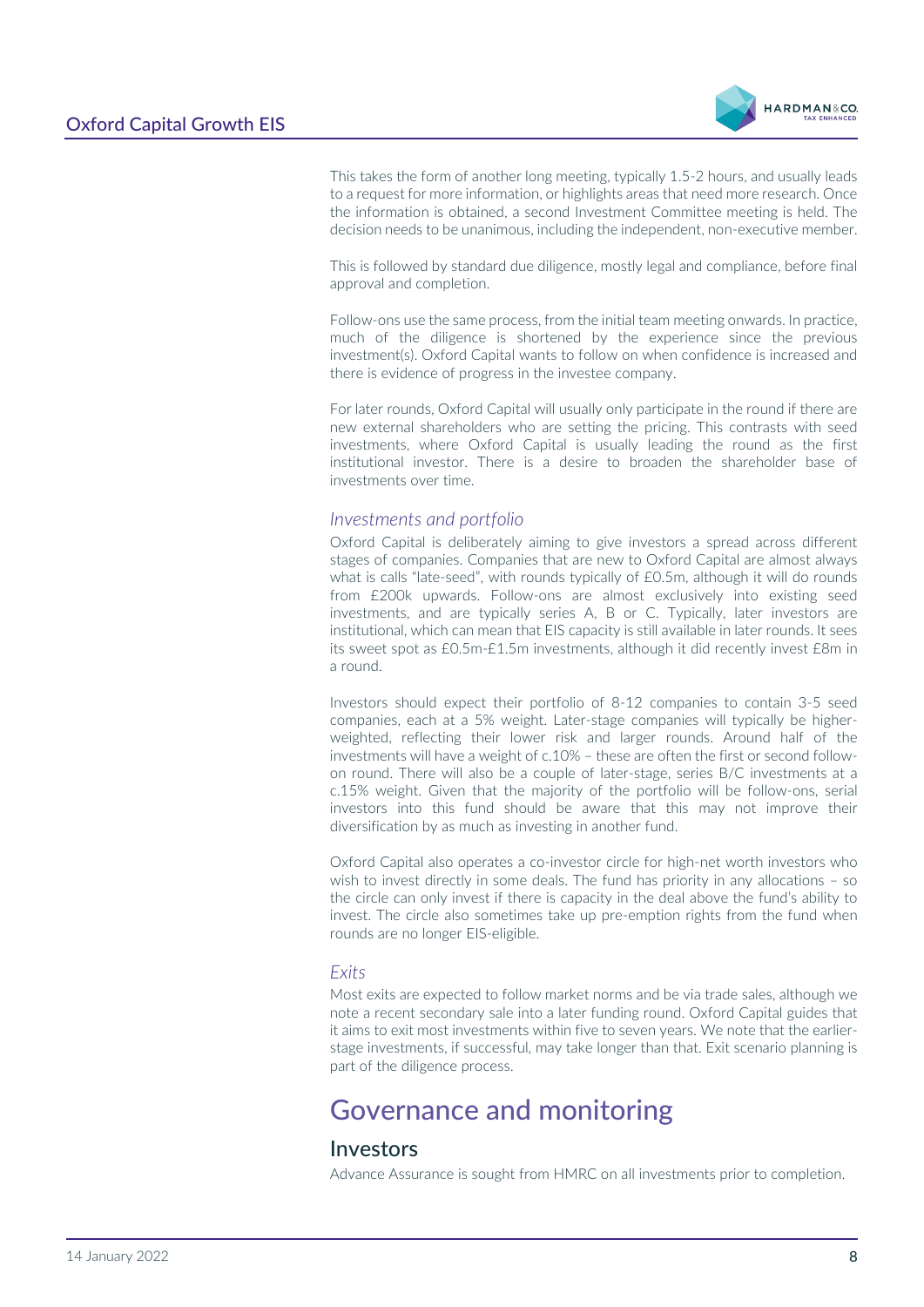

All client assets, including shares and cash, will be held by Mainspring, which is the custodian for the fund.

The values of investments will be reported to investors every six months, with valuations at 5 April and 5 October. Unusually, and, in our opinion, pleasingly the April valuations are audited by Grant Thornton. IPEV guidelines are used with valuations agreed by a valuation committee. We note that a variety of methods are used in the supplied performance data, including some aggressive writedowns on underperforming investments. We also note the preference for third parties to set pricing in follow-on rounds, which removes a potential conflict of interest.

Valuations are distributed in hard copy or through the investor portal, along with narrative statements on the companies and fund accounts.

## Investee companies

Oxford Capital's philosophy is to take advantage of its position of maximum influence. To do this, it always takes a board seat at the time of the initial investment into a company. Usually, it will give up the board seat at a later stage (usually when other investors come in), but it will always keep information rights and sometimes observer status too. It feels this gives the right balance, in that it is easier to influence a company in its earlier stages.

Like many EIS managers, Oxford Capital sees its mission as backing and supporting founders. In practice, it does this in three main ways:

- Supporting companies to deliver their plan. Its key operational strengths are helping founders to build a team and develop their KPIs, and also helping them in resource planning. Oxford Capital actively shares knowledge across portfolio companies, particularly in solving problems.
- It positions the business for the next round of funding. This may include coaching and goal-setting.
- It helps companies with implementation of an ESG protocol. Encouraging good governance is naturally a strength, but corporate culture is also worked on.

Alongside its philosophy and board role, Oxford Capital finds that its influence and workload in a company decrease as a company grows. Having said that, the established relationships with management mean that influence rarely fades altogether.

## ESG

Oxford Capital has an ESG policy in place that covers both its own business and investments. It has a clear set of principles for its own team, although we note the small size of the latter, which can make diversity balance harder.

For investments, its sets out five criteria that it has integrated into its investment process. This is essentially a formalisation of a process that has been in place for some time. These criteria include a clear purpose, diversity in the company, integrity, treating employees fairly and active monitoring. There is some flexibility in its application, acknowledging that startups usually do not have well-developed systems, and investment is often made when it can be seen that things will progress in the right direction.

The Sustainability Accounting Standard Board's Materiality Map is used in framing many of the issues in the diligence process. Comparison with other companies is done where possible. As indicated above, companies are coached after investment on implementing ESG within their companies.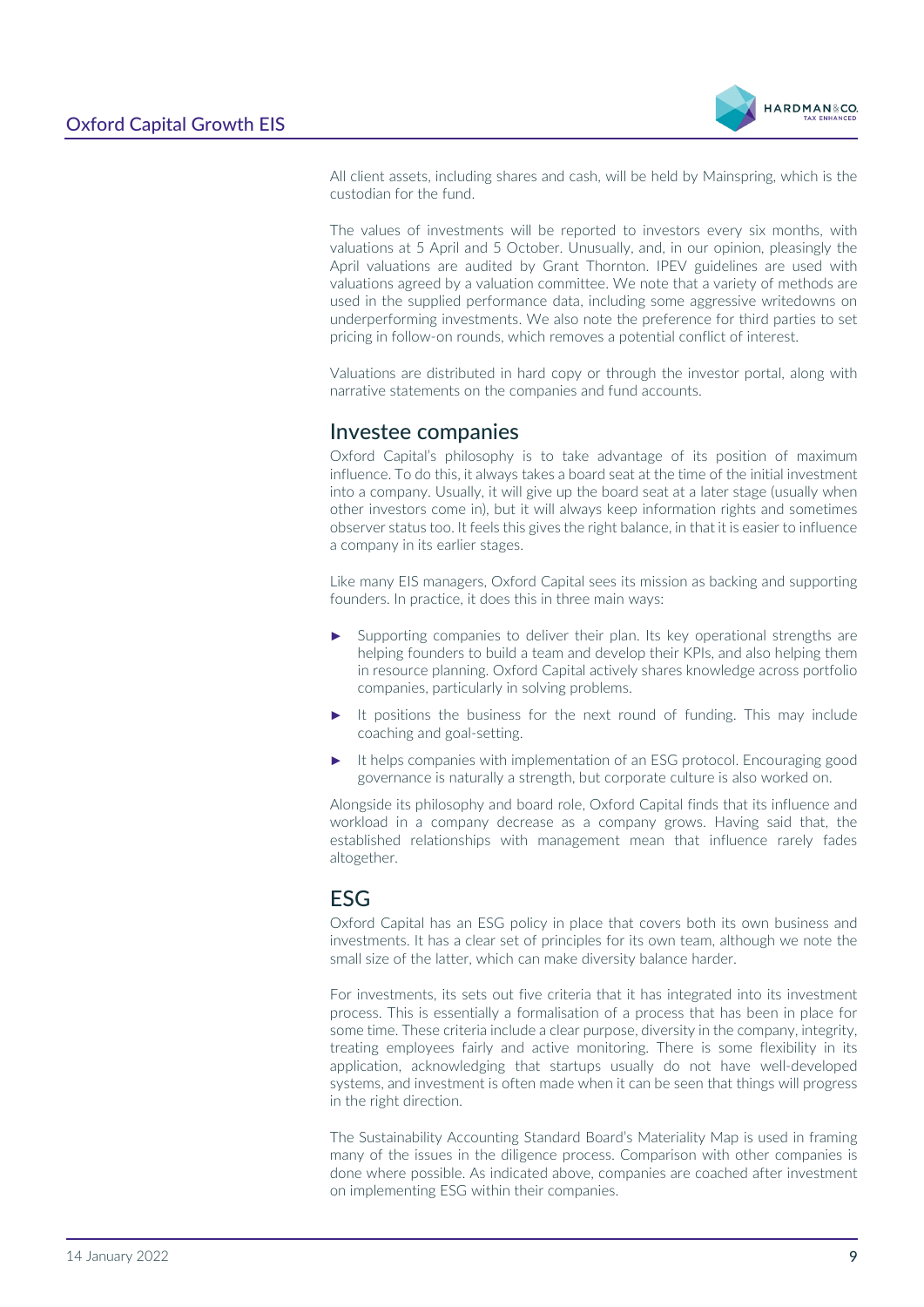

Overall, the approach does seem to go beyond mere compliance, although we would not categorise this as an impact fund.

# <span id="page-9-0"></span>Track record

Oxford Capital changed it investment strategy in 2016. Although it had been growth-investing for 15 years prior to that, these were later-stage companies, compared with current strategy. It feels that the change makes the previous track record less relevant and we have not been supplied with that data. The track record of the asset-backed strategies is also less relevant, as those operations have been exited. Hardman & Co has been supplied with details of investments from 2016 as of October 2021, updated for an later partial exit.

In that period, Oxford Capital deployed £35.6m over 54 investments into 25 companies, with several companies receiving several rounds. It has six exits, three successful, of which two are partial, and two failures. These cover £5.4m of invested capital, with £15.9m returned giving an aggregate multiple on invested capital of was 2.9x.

The remainder of the portfolio is showing much better performance, albeit unrealised. It shows a typical venture profile, with 11 companies showing positive performance, 8 having writedowns and one unchanged. By rounds, most of those made in the past year are unchanged, while all earlier ones show movements. In aggregate, the remaining portfolio is showing aggregate unrealised gains of 137%.

In summary, if we add the realised and unrealised portions, investments are showing a 2.4x multiple on invested capital. While much of this is unrealised, is does suggest that the existing portfolio has good potential, and the realised performance is partially bad luck. If this potential can be realised, then investors will be pleased.

# <span id="page-9-1"></span>Fees

The fees for the fund are set out in the table on page 3, with collection as outlined below.

### *Fee collection*

Oxford Capital deducts 10% from an account to cover fees, with 90% being invested. The ongoing charges are mostly paid quarterly and deducted from the account. Once the initial funds are used up, fees will be accrued and deducted from any realisations. The annual fee will be reduced proportionately if the value of the portfolio falls below the next subscription amount (although it will not increase).

### *Company transaction charge*

This varies widely between transactions. It is dependent on the lead investor in the round. Broadly, early rounds tend to be closer to 3% than later rounds. The average is significantly lower than 3%.

### *Other fees*

The other fees cover the cost of the independent audit. Although the limits are substantial, the average for investors is currently  $£8.60$  p.a., although it is scaled by portfolio size.

#### *Exit fees*

The performance fee is paid on a portfolio basis on returns over the initial subscription. The performance fee is based on the aggregate capital return over the client's subscribed capital, and is charged after the other fees.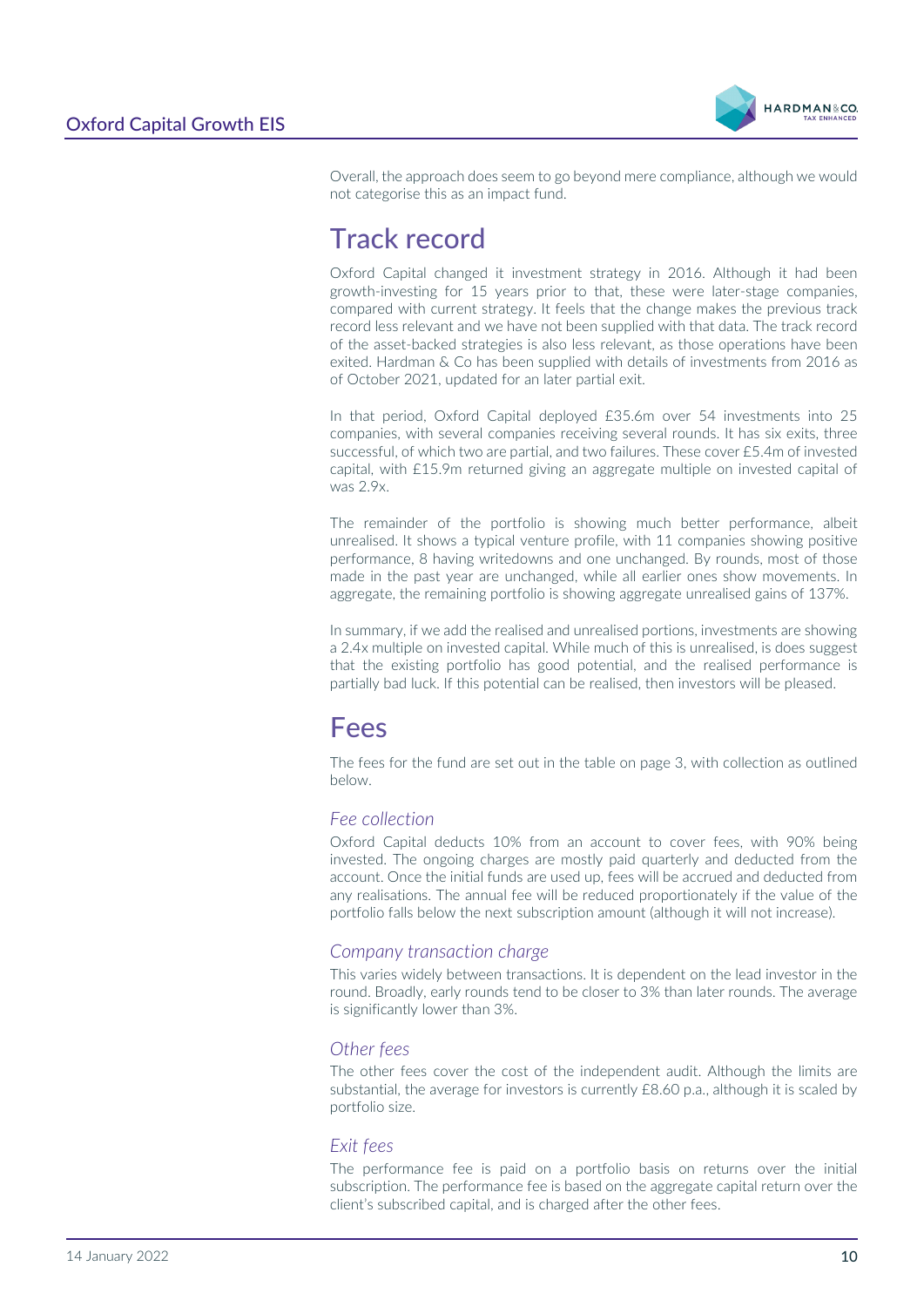

# Fundraising targets and deployment

The Growth EIS is evergreen, with no set close dates. Oxford Capital aims to raise and deploy £5m p.a.

The minimum subscription is £25,000.

Once deployments have commenced, investors will participate in subsequent deal flow until their portfolio is completed. Oxford Capital aims to invest subscriptions in 12-18 months after receipt. As indicated above, it has averaged an investment a month, and it hopes that funds will be invested closer to 12 months. However, it may take longer than 12 months to get the correct portfolio balance.

Currently, EIS3 Certificates take an average of 8-10 weeks from investment to be received.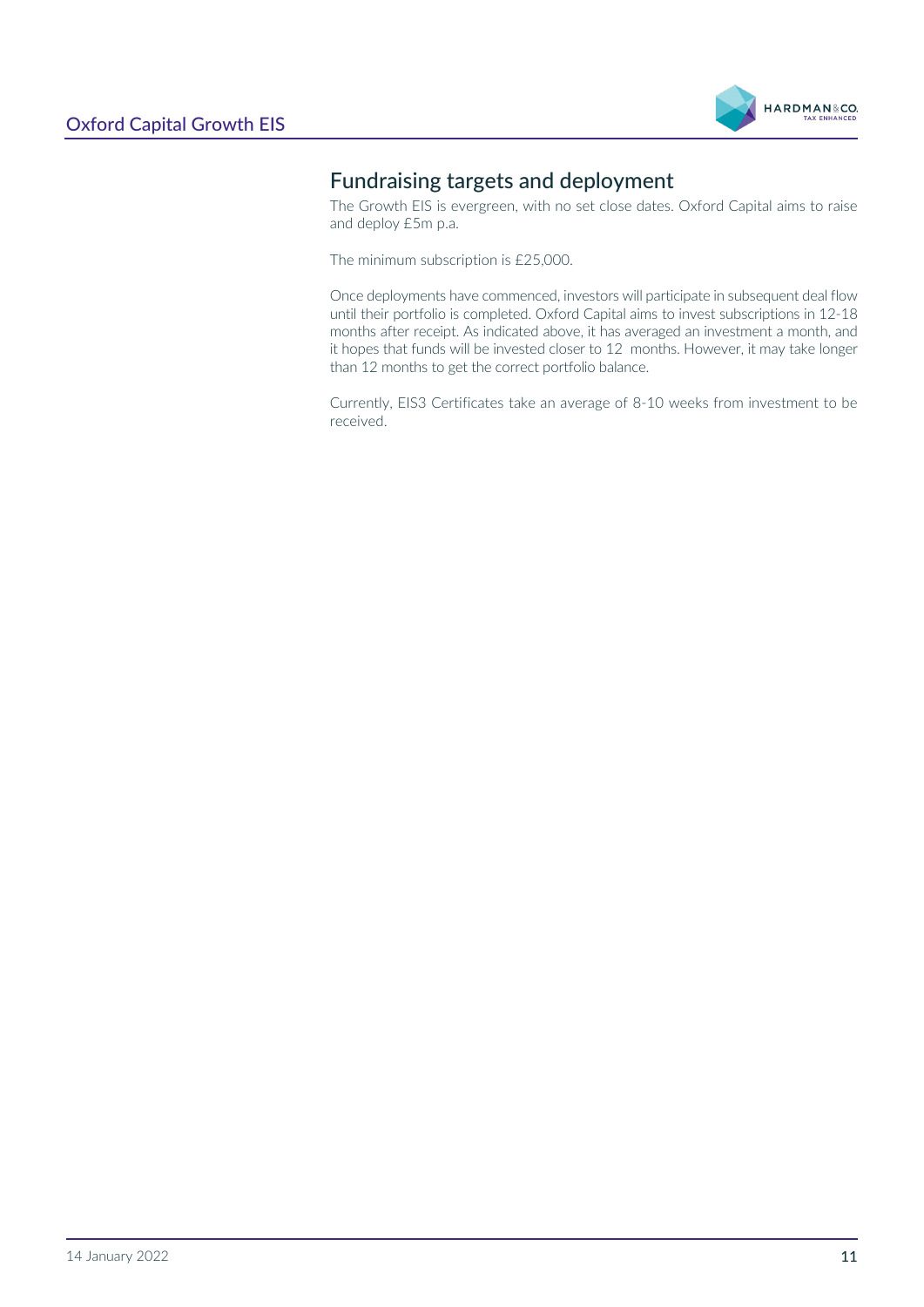

# <span id="page-11-0"></span>Investment Manager

Oxford Capital was founded in 1999. It believes it created the first EIS fund, and it has been investing in this area since then. It has also managed Business Relief (BR) products, but has now exited this business.

As well as the growth investments, Oxford Capital has also, historically, invested in asset-backed energy investments, including solar power, reserve power and anaerobic digestion plants. The solar power investments performed as expected, and all of these were successfully exited. Unfortunately, the other two areas faced more challenges. Hardman & Co has discussed these issues with the manager, and the following is based on that discussion.

Reserve power was badly affected by unexpected changes to government policy and legislation that impaired the business model – a setback shared with several other EIS managers. Oxford Capital's strategy involved building substantial assets, which required multiple funding rounds. While these could have been more attractive on exit, some were only partially funded. Together with some geared funding, this led to meaningful impairments or writeoffs. Oxford Capital tells Hardman & Co that individual investor returns before tax reliefs were up to 65p for each £1 invested, depending on portfolio construction.

Another problem arose at an anaerobic digestion plant that had operational difficulties, with a leak from a digestate tank. These were traced to construction issues, and have been the subject of legal actions with the contractor ever since. Impairments, augmented by gearing, severely affected the BR product, with lenders taking over assets and, eventually, another manager taking over the product.

Oxford Capital has now exited from this sector and from managing these types of investments. The team that managed them has departed, with continuity in the company's senior management. There were some departures from the growth team too, but these have been replaced. While it was resolving these problems, it stopped fundraising for the growth EIS, although it continued to invest existing subscriptions. Having finished its exit from asset-backed investments, the Growth EIS reopened in 2021.

There are currently 20 people at Oxford Capital, including board members, with nine in the investment team. This includes four members of the executive team, complemented by the board and a part-time operating partner. There is a data operations team and an intern programme drawing from the University of Oxford. The investment team is allocated to one of sourcing, diligence and transactions and post-investment support.

The team's size seems adequate for the current portfolio, noting that its involvement in investments reduces over time. The team may also be added to, which we would welcome.

The Investment Committee consists of Edward Mott, David Mott, Richard Roberts, Alexander (Sandy) Flockhart – the independent NED, and Jonnie Bradshaw as a non-voting member.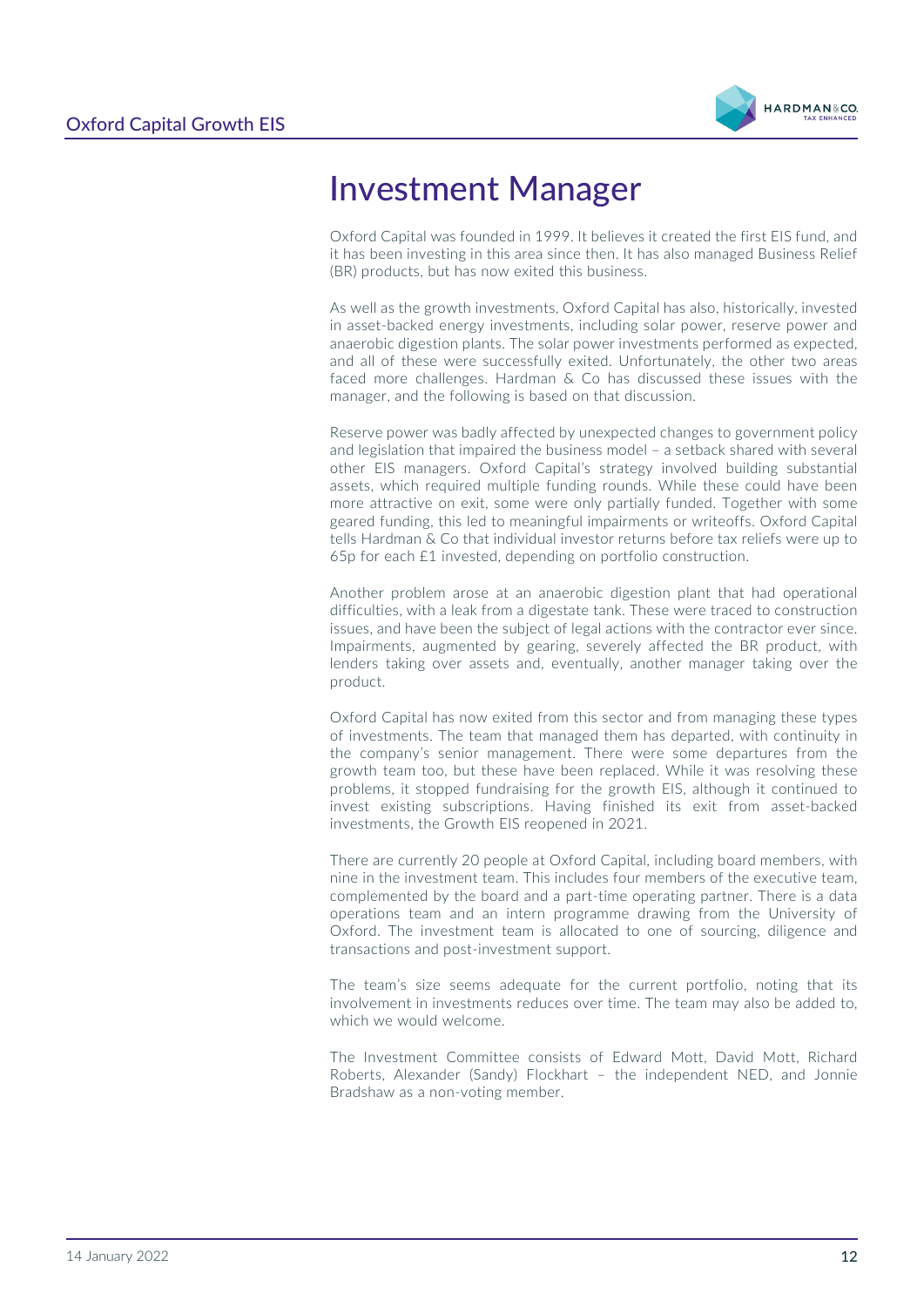

# People

### *Edward Mott – Chairman and co-founder*

Started his career with Corning Glass, before moving into investment banking. Senior roles include CEO of CCF in Hong Kong, Board Director of HSBC's Investment Bank and CEO of Bank Austria's Asia Pacific operations.

### *David Mott – Founder Partner*

Started his career with Deloitte, moving to PwC in 1998. After a year as a Senior Associate with Result Ventures, he co-founded Oxford Capital. He is the current Chairman of the BVCA Venture Capital Committee. He heads the investment team.

#### *Richard Roberts – Investment Director*

Spent his early career as a consultant at HW Fisher, before moving to The Route – City wealth club in 2004. After seven years, he became a partner at Lex Associates, before joining Oxford Capital in 2015. He heads the client services team.

#### *Stephen Hampson – Investment Director*

Following four years in management roles at Vosper Thornycroft, headed up Canterbury Innovation Incubator in New Zealand for seven years. He ran Powerhouse Ventures limited from 2008 to 2017, before becoming Managing Director of consultancy H2-Optimal. He joined Oxford Capital in 2021.

#### *Sandy Flockhart – Non-executive Director*

Has had an extensive banking career with HSBC. He was CEO of two of its largest operations and Chairman of HSBC UK, and he also sat on the main board. He is now a partner in a private equity firm.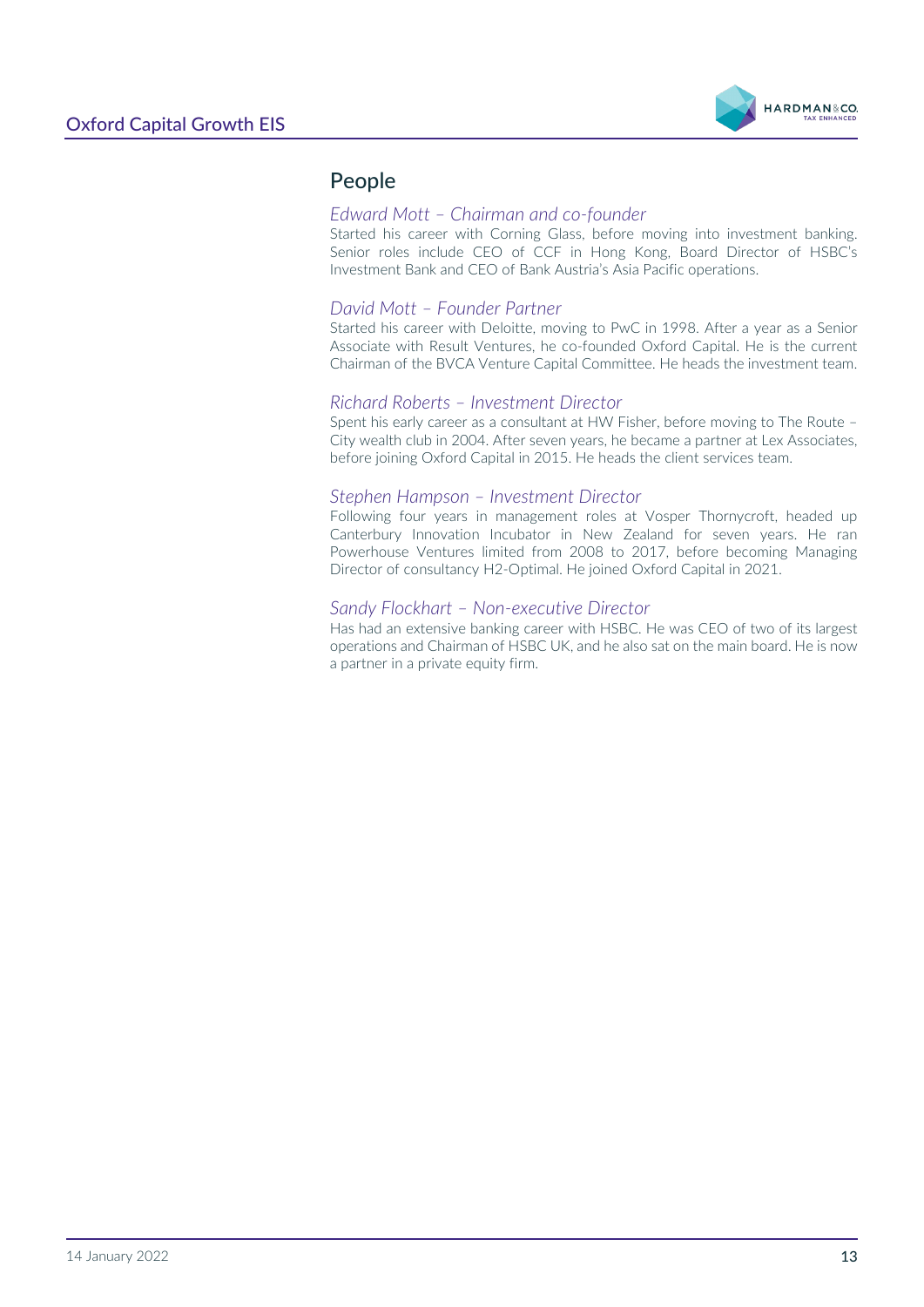

# <span id="page-13-0"></span>Appendix 1 – due diligence summary

| Summary of core due diligence questions |                               |                        |  |  |
|-----------------------------------------|-------------------------------|------------------------|--|--|
| Manager                                 |                               | Validated by           |  |  |
| Company                                 | Oxford Capital Partners LLP   |                        |  |  |
| Founded                                 | 2012                          | Hardman & Co           |  |  |
| Type                                    | Limited Liability Partnership | Hardman & Co           |  |  |
| Ownership                               | Three LLP designated members  | Hardman & Co           |  |  |
| FCA registration                        | 565716                        | Hardman & Co           |  |  |
| Solvency                                | Yes                           | Hardman & Co           |  |  |
| EISA member                             | Yes                           | Hardman & Co           |  |  |
| <b>Fund Custodian</b>                   |                               |                        |  |  |
| Company                                 | Mainspring Nominees Limited   | Information Memorandum |  |  |
| FCA registration                        | 591814                        | Hardman & Co           |  |  |
| Source: Hardman & Co Research           |                               |                        |  |  |

The Fund Manager is Oxford Capital Partners LLP. It has three LLP-designated members: Oxford Capital Partners Holdings Limited, David Mott and Edward Mott, with the former being the controlling partner. It, in turn, is controlled by Emsa Trust, a Jersey-based trust.

The latest accounts (30 June 2020) show \$3.23m of members' interests and \$2.16m of cash, giving a very strong balance sheet for its level of activities. It is registered with the FCA as a Small Authorised UK AIFM (Sub-Threshold). Filings to Companies House appear to be up to date.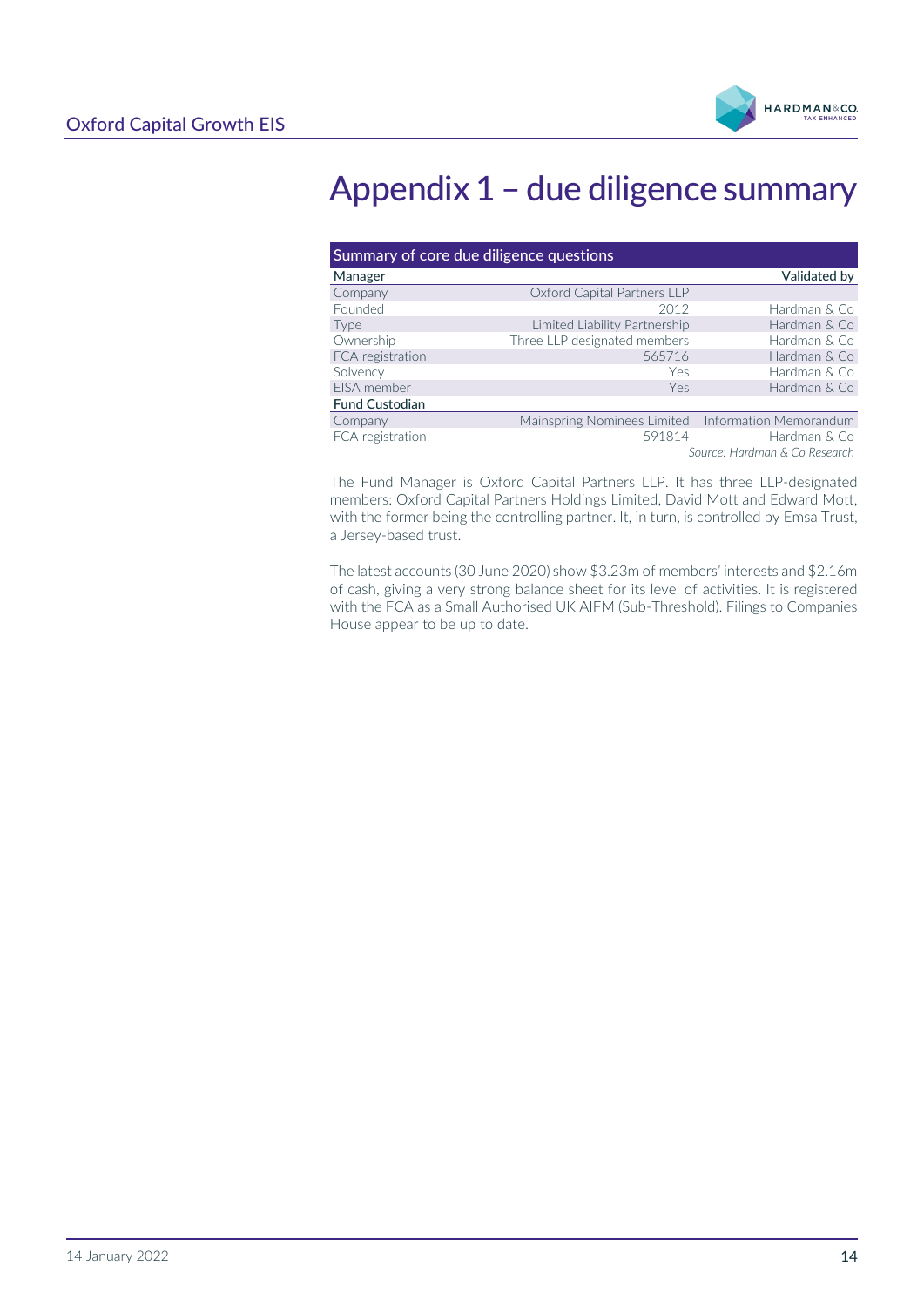

# <span id="page-14-0"></span>Appendix 2 – example fee calculations

These examples calculate the estimated total amount payable to the manager under certain assumptions.

| <b>Basic assumptions</b>                      |          |
|-----------------------------------------------|----------|
| Term                                          | 5 years  |
| Investor amount                               | £100,000 |
| VAT on company fees is offset against revenue |          |
| Number of investments                         |          |

*Source: Hardman & Co Research*

#### **Calculations**

|                                    |                 | Hardman & Co standard |            | Target   |          |
|------------------------------------|-----------------|-----------------------|------------|----------|----------|
| Gross return                       |                 | $-50%$                | 0%         | 50%      | 157%     |
| Amount (pre-tax relief)            |                 | £100,000              | £100,000   | £100,000 | £100,000 |
| Initial fees                       | Rate            |                       |            |          |          |
| Initial fee                        | 2.5% (plus VAT) | £3,000                | £3,000     | £3,000   | £3,000   |
| Dealing fee                        | 0.2%            | £200                  | £200       | £200     | £200     |
| EIS 3 Certificates                 | £15 each        | £150                  | £150       | £150     | £150     |
| Transaction fee (paid by company)  | 3.0%            | £2,700                | £2,700     | £2,700   | £2,700   |
| Total                              |                 | £6,050                | £6,050     | £6,050   | £6,050   |
| Balance of 10% deducted upfront    |                 | £6,650                | £6,650     | £6,650   | £6,650   |
| Net fund investment                |                 | £90,000               | £90,000    | £90,000  | £90,000  |
| Annual fees                        |                 |                       |            |          |          |
| Annual management fee              | 2.0% (plus VAT) | £2,400                | £2,400     | £2,400   | £2,400   |
| Custody charge                     | £80             | £80                   | £80        | £80      | £80      |
| Other charges                      | £9              | f9                    | f9         | £9       | f9       |
| Total annual charges               |                 | £2,489                | £2,489     | £2,489   | £2,489   |
| Gross fund after investment return |                 | £45,000               | £90,000    | £135,000 | £231.489 |
| <b>Exit fees</b>                   |                 |                       |            |          |          |
| Dealing fee                        | 0.3%            | £135                  | £270       | £405     | £694     |
| Balance of annual fees             |                 | £3,395                | £5.795     | £5,795   | £5,795   |
| Performance (above 100% return)    | 20%             | £0                    | £0         | £5,760   | £25,000  |
| Net amount to investor             |                 | £39,070               | £83,935    | £123,040 | £200,000 |
| Gain (pre-tax relief)              |                 | -£60,930              | $-E16,065$ | £23,040  | £100,000 |
| Gain (post-tax relief)             |                 | $-E33,930$            | £10,935    | £50,040  | £127,000 |
| Total fees to manager              |                 | £18,630               | £18,765    | £24,660  | £44,189  |

*Notes: post-tax relief figures assume initial income tax relief only; other reliefs may be available to investors Source: Hardman & Co Research*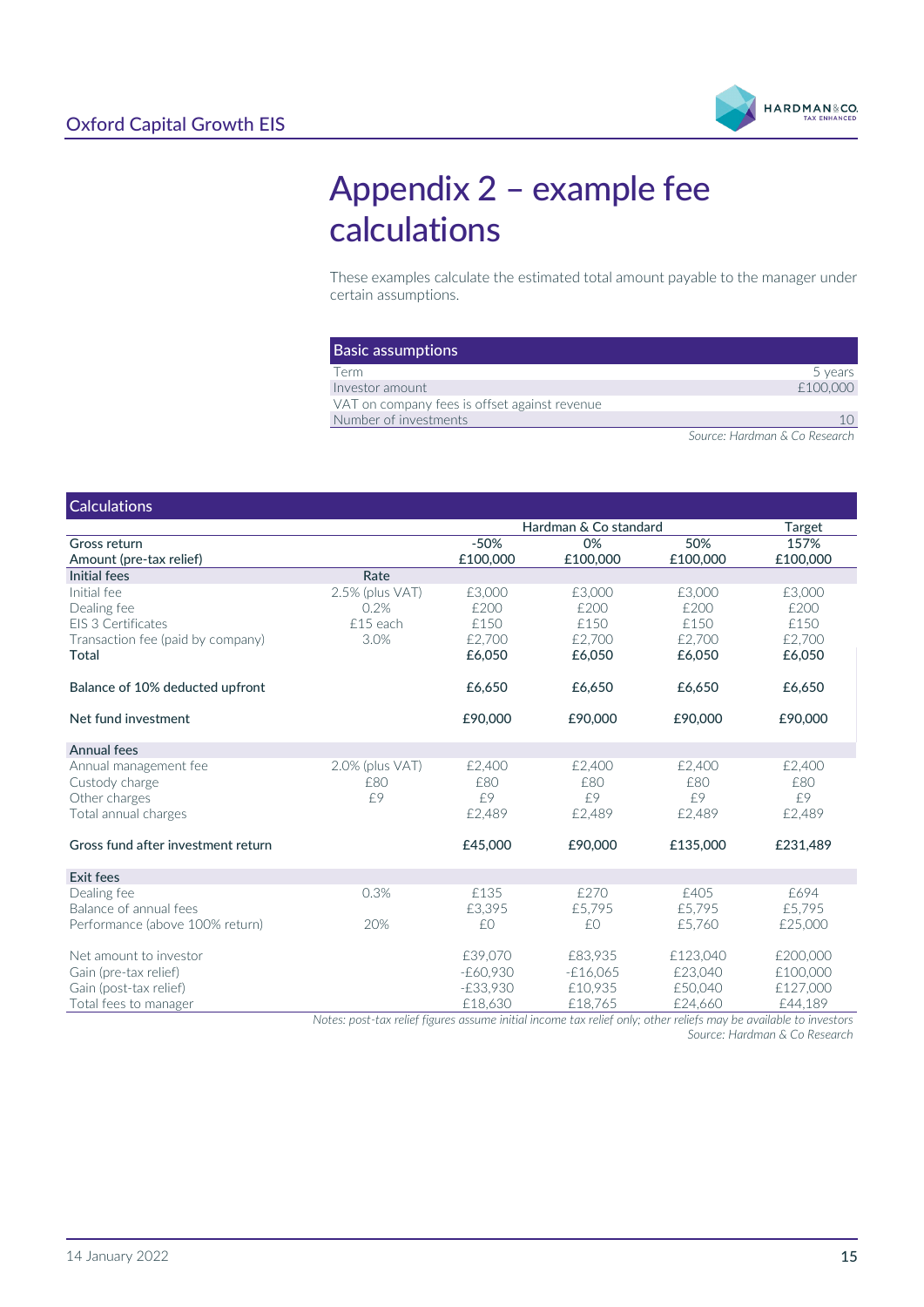# Oxford Capital Growth EIS



# <span id="page-15-0"></span>Disclaimer

*Hardman & Co provides professional independent research services and all information used in the publication of this report has been compiled from publicly available sources that are believed to be reliable. However, no guarantee, warranty or representation, express or implied, can be given by Hardman & Co as to the accuracy, adequacy or completeness of the information contained in this research and they are not responsible for any errors or omissions or results obtained from use of such information. Neither Hardman & Co, nor any affiliates, officers, directors or employees accept any liability or responsibility in respect of the information which is subject to change without notice and may only be correct at the stated date of their issue, except in the case of gross negligence, fraud or wilful misconduct. In no event will Hardman & Co, its affiliates or any such parties be liable to you for any direct, special, indirect, consequential, incidental damages or any other damages of any kind even if Hardman & Co has been advised of the possibility thereof.* 

*This research has been prepared purely for information purposes, and nothing in this report should be construed as an offer, or the solicitation of an offer, to buy or sell any security, product, service or investment. The research reflects the objective views of the analyst(s) named on the front page and does not constitute investment advice. However, the companies or legal entities covered in this research may pay us a fixed fee in order for this research to be made available. A full* list of companies or legal entities that have paid us for coverage within the past 12 months can be viewed at [http://www.hardmanandco.com/legals/research](http://www.hardmanandco.com/legals/research-disclosures)*[disclosures](http://www.hardmanandco.com/legals/research-disclosures). Hardman may provide other investment banking services to the companies or legal entities mentioned in this report.*

*Hardman & Co has a personal dealing policy which restricts staff and consultants' dealing in shares, bonds or other related instruments of companies or legal entities*  which pay Hardman & Co for any services, including research. No Hardman & Co staff, consultants or officers are employed or engaged by the companies or legal *entities covered by this document in any capacity other than through Hardman & Co.* 

Hardman & Co does not buy or sell shares, either for their own account or for other parties and neither do they undertake investment business. We may provide *investment banking services to corporate clients. Hardman & Co does not make recommendations. Accordingly, they do not publish records of their past recommendations. Where a Fair Value price is given in a research note, such as a DCF or peer comparison, this is the theoretical result of a study of a range of possible outcomes, and not a forecast of a likely share price. Hardman & Co may publish further notes on these securities, companies and legal entities but has no scheduled commitment and may cease to follow these securities, companies and legal entities without notice.*

*The information provided in this document is not intended for distribution to, or use by, any person or entity in any jurisdiction or country where such distribution or use would be contrary to law or regulation or which would subject Hardman & Co or its affiliates to any registration requirement within such jurisdiction or country.*

Some or all alternative investments may not be suitable for certain investors. Investments in small and mid-cap corporations and foreign entities are speculative *and involve a high degree of risk. An investor could lose all or a substantial amount of his or her investment. Investments may be leveraged and performance may be volatile; they may have high fees and expenses that reduce returns. Securities or legal entities mentioned in this document may not be suitable or appropriate*  for all investors. Where this document refers to a particular tax treatment, the tax treatment will depend on each investor's particular circumstances and may be subject to future change. Each investor's particular needs, investment objectives and financial situation were not taken into account in the preparation of this *document and the material contained herein. Each investor must make his or her own independent decisions and obtain their own independent advice regarding any information, projects, securities, tax treatment or financial instruments mentioned herein. The fact that Hardman & Co has made available through this document various information constitutes neither a recommendation to enter into a particular transaction nor a representation that any financial instrument is suitable or appropriate for you. Each investor should consider whether an investment strategy of the purchase or sale of any product or security is appropriate for them in the light of their investment needs, objectives and financial circumstances.* 

*This document constitutes a 'financial promotion' for the purposes of section 21 Financial Services and Markets Act 2000 (United Kingdom) ('FSMA') and accordingly has been approved by Capital Markets Strategy Ltd which is authorised and regulated by the Financial Conduct Authority (FCA).* 

*No part of this document may be reproduced, stored in a retrieval system or transmitted in any form or by any means, mechanical, photocopying, recording or otherwise, without prior permission from Hardman & Co. By accepting this document, the recipient agrees to be bound by the limitations set out in this notice. This notice shall be governed and construed in accordance with English law. Hardman Research Ltd, trading as Hardman & Co, is an appointed representative of Capital Markets Strategy Ltd and is authorised and regulated by the FCA under registration number 600843. Hardman Research Ltd is registered at Companies House with number 8256259.*

*(Disclaimer Version 8 – Effective from August 2018)*

[Click here to read our status under MiFID II](https://www.hardmanandco.com/our-status-under-mifid-ii/)